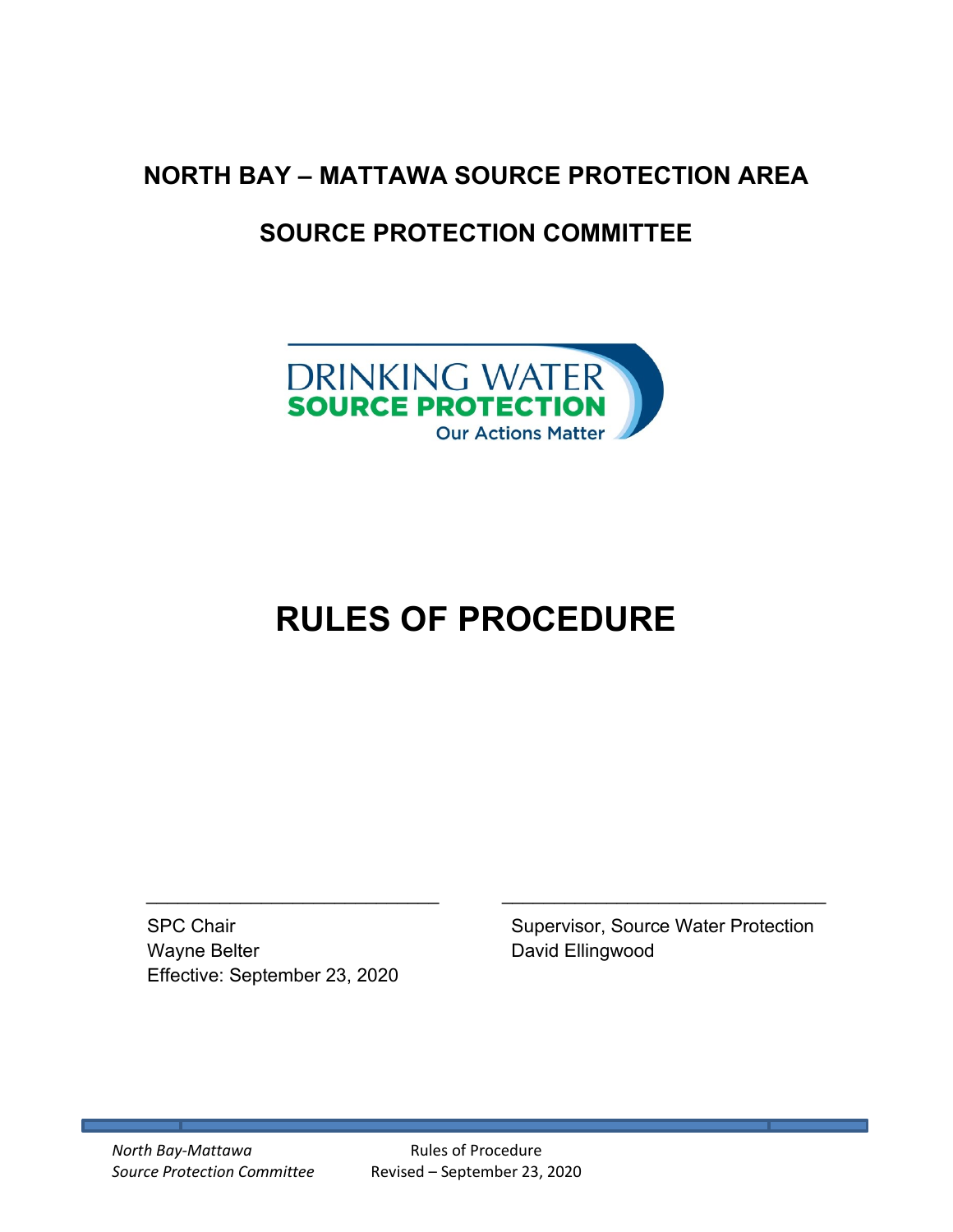# **TABLE OF CONTENTS**

|     | Page                                                                  |
|-----|-----------------------------------------------------------------------|
| 1.0 |                                                                       |
| 2.0 |                                                                       |
| 3.0 |                                                                       |
| 4.0 |                                                                       |
| 5.0 |                                                                       |
| 6.0 |                                                                       |
| 7.0 | Relationship of Committee with the Source Protection Authority and    |
| 8.0 |                                                                       |
| 9.0 |                                                                       |
|     |                                                                       |
|     |                                                                       |
|     |                                                                       |
|     |                                                                       |
|     |                                                                       |
|     | 15.0 Freedom of Information and Protection of Privacy Act (FIPPA)  11 |
|     |                                                                       |
|     |                                                                       |
|     |                                                                       |
|     |                                                                       |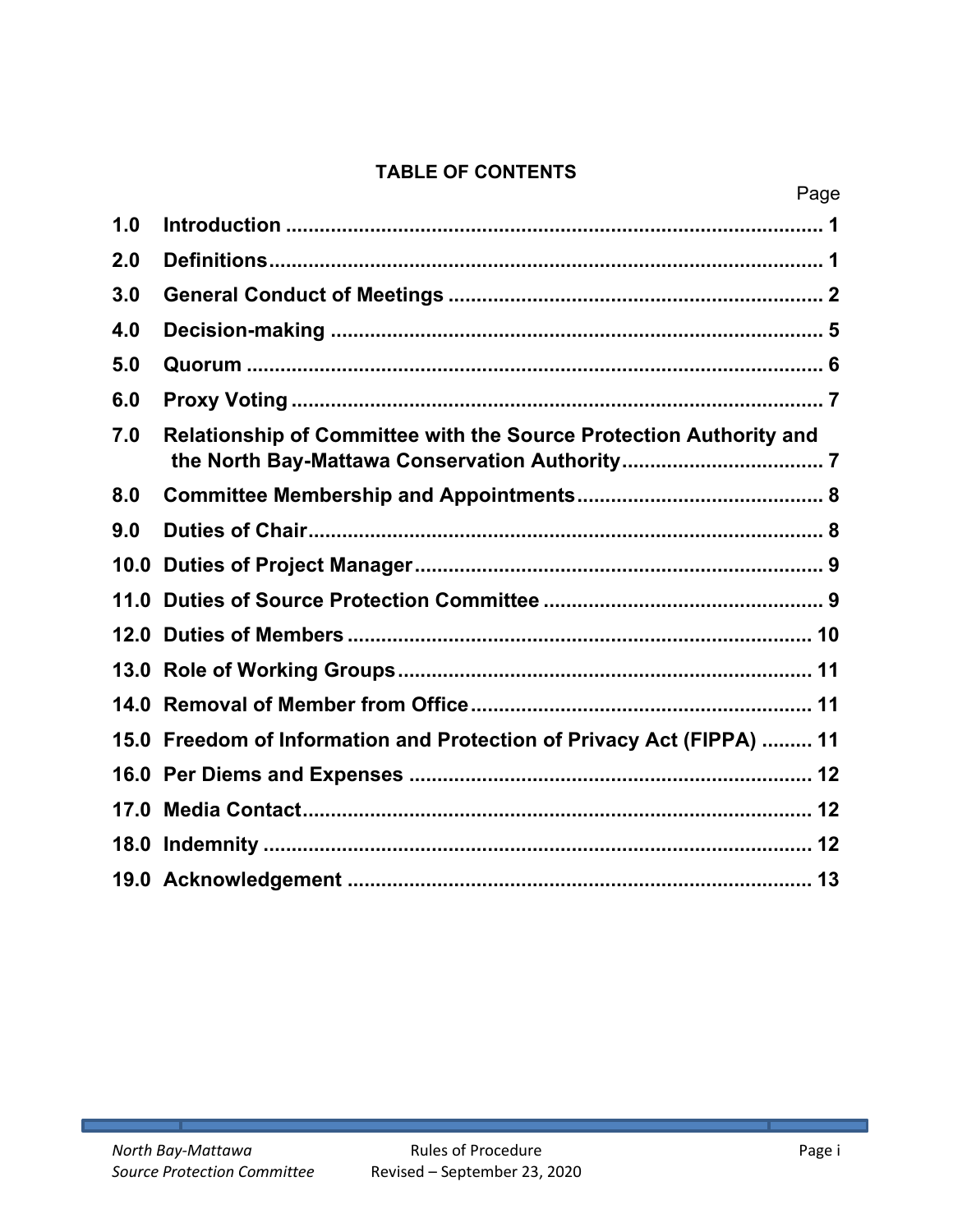#### **RULES of PROCEDURE**

#### **1.0 Introduction**

- <span id="page-2-0"></span>1.1 This regulation is passed under powers conferred on the North Bay-Mattawa Source Protection Committee by the Clean Water Act, R.S.O. 2006.
- 1.2 The North Bay-Mattawa Source Protection Committee, was established by the North Bay-Mattawa Source Protection Authority under the Clean Water Act, R.S.O. 2006 s.7 and is responsible for the preparation and maintenance of a Terms of Reference, Assessment Report and Source Protection Plan for the North Bay-Mattawa Source Protection Area in accordance with the Clean Water Act, R.S.O. 2006, associated regulations and Director's rules.
- 1.3 If necessary, amendments to these Rules of Procedure may be made from time to time with the approval of two-thirds of the membership of the Source Protection Committee and authorization of the North Bay-Mattawa Source Protection Authority (NBMSPA), pursuant to the requirements of the foregoing Act and regulations.

#### **2.0 Definitions**

- <span id="page-2-1"></span>2.1 In this regulation:
	- a) "**Acting Chair**" refers to a Member selected by the Committee who acts as the Chair when the Chair is absent as per O.Reg. 288/07.
	- b) "**Authority**", "**Source Protection Authority**" and "**SPA**" refer to the North Bay-Mattawa Source Protection Authority.
	- c) "**Chair**" refers to the Chair of the North Bay-Mattawa Source Protection Committee as appointed by the Minister.
	- d) "**Committee**" refers to the North Bay-Mattawa Source Protection Committee as defined by O.Reg. 288/07.
	- e) "**Director's rules**" mean the rules made by the Director under the Clean Water Act, R.S.O. 2006 s.107.
	- f) "**Liaison**" refers to a person who may attend Committee meetings in a nonvoting capacity; this may include a representative of the SPA, Ministry or Medical Officer of Health.
	- g) "**Member**" means a Member of the North Bay-Mattawa Source Protection Committee appointed by the North Bay-Mattawa Source Protection Authority under the Clean Water Act, R.S.O. 2006 s.7.
	- h) "**Minister**" refers to the Minister of the Ontario Ministry of the Environment, Conservation and Parks.
	- i) "**Source Protection Area**" is the North Bay-Mattawa Source Protection Area as defined in O.Reg. 284/07.
	- j) "**Website**" refers to the North Bay-Mattawa Conservation Authority's Drinking Water Source Protection website.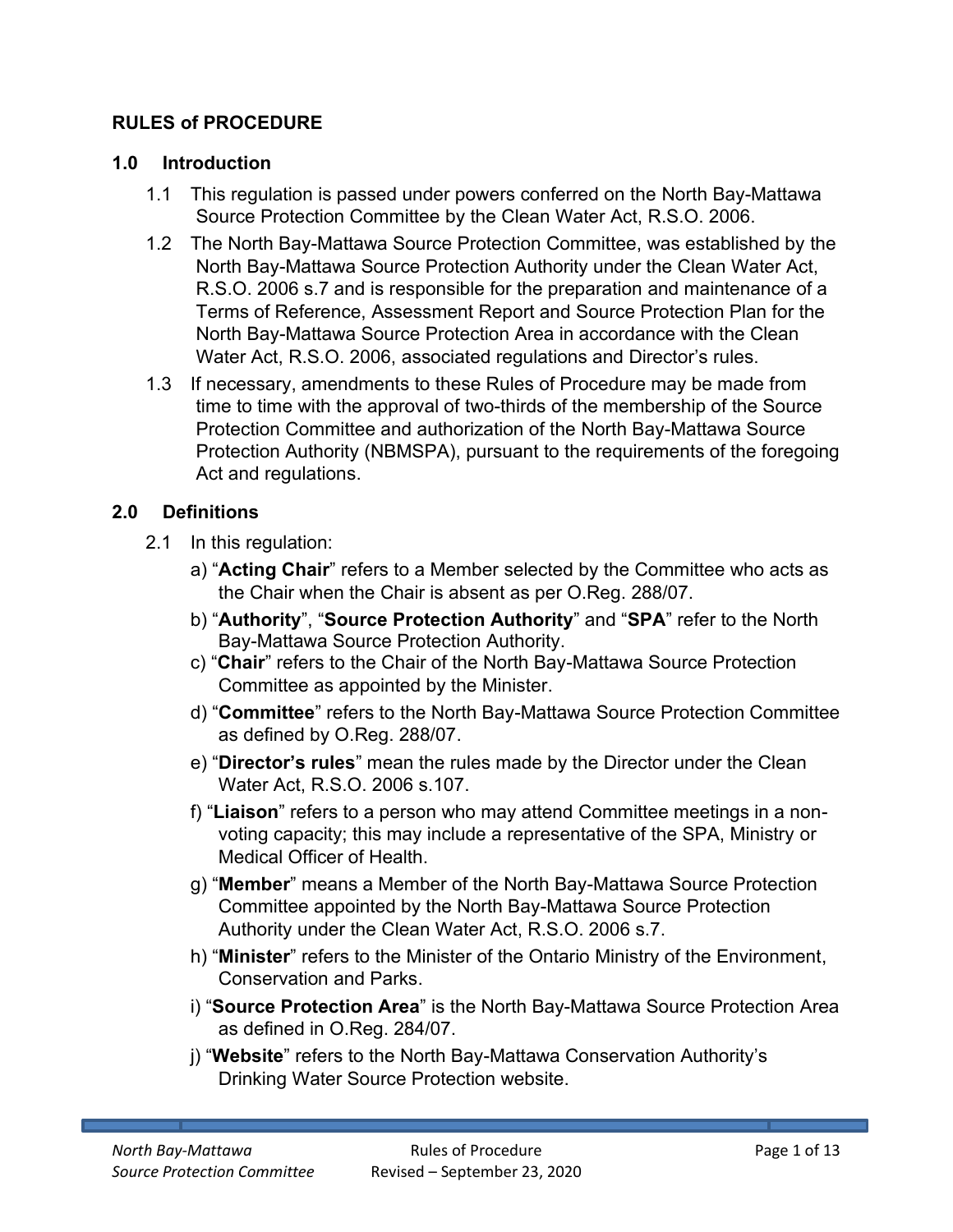2.2 Definition of terms used throughout this regulation corresponds to those definitions given in Section (1) of the Clean Water Act, R.S.O. 2006 and O.Reg. 288/07.

# **3.0 General Conduct of Meetings**

- <span id="page-3-0"></span>3.1 This regulation governing the procedures of the Committee shall be observed in all meetings, as far as it is applicable.
- 3.2 Meeting Schedule:
	- a) The Committee shall conduct regular meetings of the Voting Members and Liaisons.
	- b) The Committee shall establish a meeting schedule annually.
	- c) The proposed meeting schedule shall be published on the website.
	- d) The Chair shall determine the time and location of meetings of the Committee, while giving due consideration to input from members of the Committee and complying with minimum requirements of O. Reg. 288/07.
- 3.3 Location of Meetings:
	- a) The Chair may select the physical location for conducting a meeting of the Committee. Generally, meetings will be held at the offices of the North Bay-Mattawa Conservation Authority.
	- b) The Chair has the option to hold any meeting by only electronic means. This may include teleconference, webconference software or other similar technology.
- 3.4 Declared State of Emergency: Where an emergency has been declared to exist in all or part of the Source Protection Area under section 4 or 7.0.1 of the Emergency Management and Civil Protection Act that would preclude Committee Members from meeting in person, meetings of the Source Protection Committee are to take place virtually for the duration of the declared emergency.
- 3.5 Emergent/Special Matters: Where an emergent matter requires immediate direction from the Committee, meetings of the Source Protection Committee are to take place virtually.
- 3.6 Adverse Weather or Circumstances:
	- a) Where the Chair has called a meeting to be held at a physical location and, in the opinion of the Chair, adverse weather or other circumstances make the conduct of such meeting unsafe for attendees, the Chair may cancel the meeting or change the meeting to an electronic format.
	- b) Members will be advised of the change as soon as possible. Every effort will be made to confirm the change to each Member.
	- c) A Notice will also be published on the website advising of the cancellation or, in the case of a change to a virtual meeting, informing the public of details of the virtual meeting.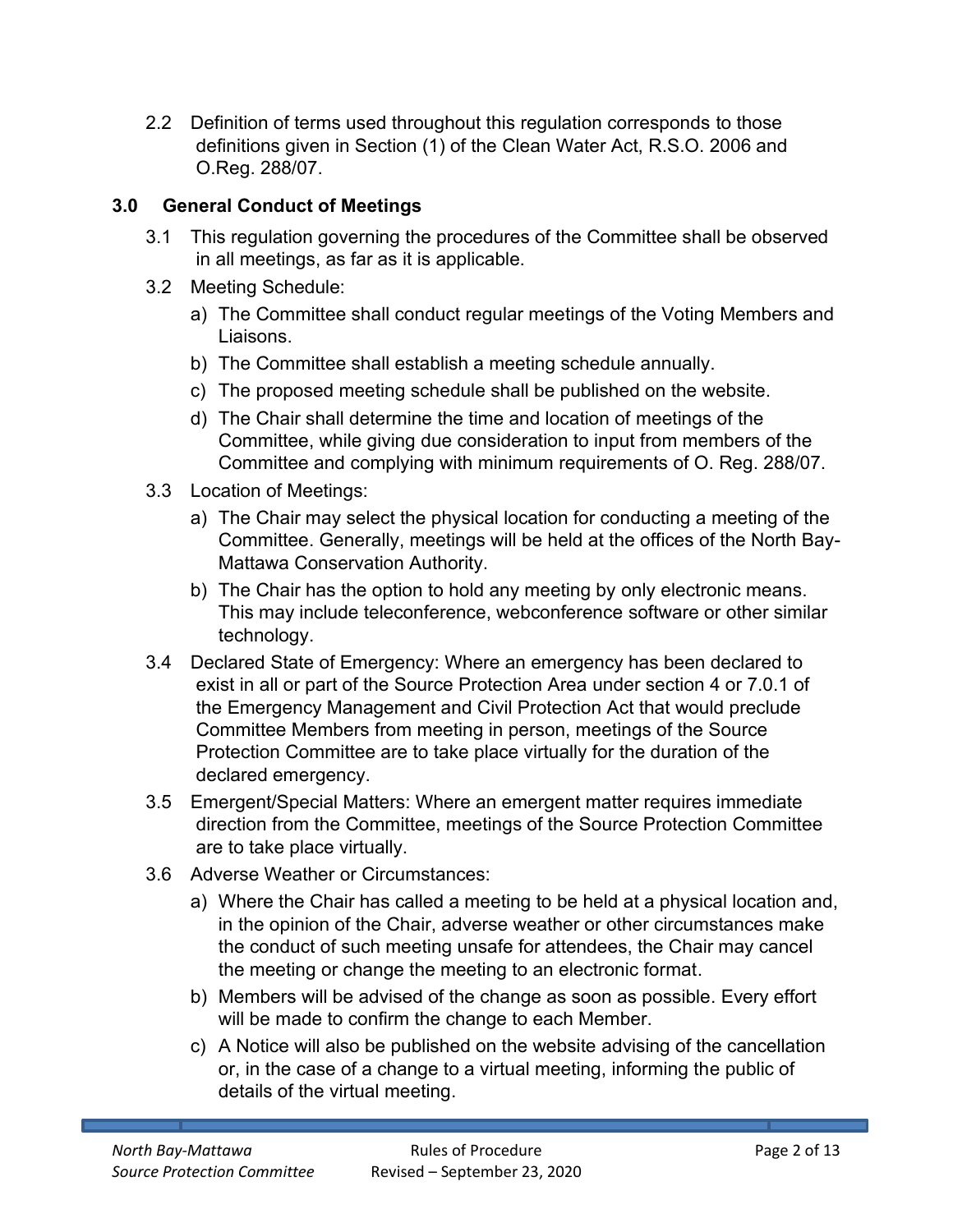- 3.7 Attendance at Meetings:
	- a) Attendance in person by Members is preferable whenever the meeting is being held in a physical location.
	- b) A Member may participate by appointment of a proxy in accordance with Section 6.
	- c) A Member may participate in any Committee meeting by telephone or such other electronic means as deemed appropriate by the Chair and **Committee**
- 3.8 Notice of Meetings:
	- a) Email notice of all Committee meetings shall be sent to each Member and Liaisons of the Committee.
	- b) Notice of all Committee meetings shall also be conveyed to municipalities, public and the local media at least five (5) days prior to the date of the meetings, by posting notice on the website, and in such manner as may be determined by the Committee.
	- c) All notices of Committee meetings shall include the time and place of the meeting and items intended for discussion.
	- d) Anyone wishing notice of meetings shall leave their name and postal address or email address with the Project Manager or designate. The Project Manager or designate shall inform that person in writing, by email or by telephone in advance of future meetings.
- 3.9 Delegations to the Committee:
	- a) Each agenda shall include a section entitled "Delegations".
	- b) Persons or groups desiring to make a delegation shall give written notice of their interest in making a presentation at least 2 weeks prior to a meeting.
	- c) Any supporting information pertaining to their presentation should be received by the Project Manager at least one week prior to the meeting so that the material can be included in the agenda package.
	- d) The request should comprise a brief statement of the issue or matters involved and indicate the name(s) of the proposed speaker(s).
	- e) All requests received before the closing of the agenda shall be listed in the section of the agenda titled "Delegations" and indicate the source of the request and a brief description of the issue or matters involved.
	- f) Presentations by scheduled delegations are to be made by only one spokesperson and are limited to ten (10) minutes plus discussion time.
	- g) Delegations shall be heard only when the meeting is dealing with the item "Delegations" on the agenda except that the Committee gives consent by an approved motion to change the hearing of any specific delegation for consideration under a particular item or matter on the agenda.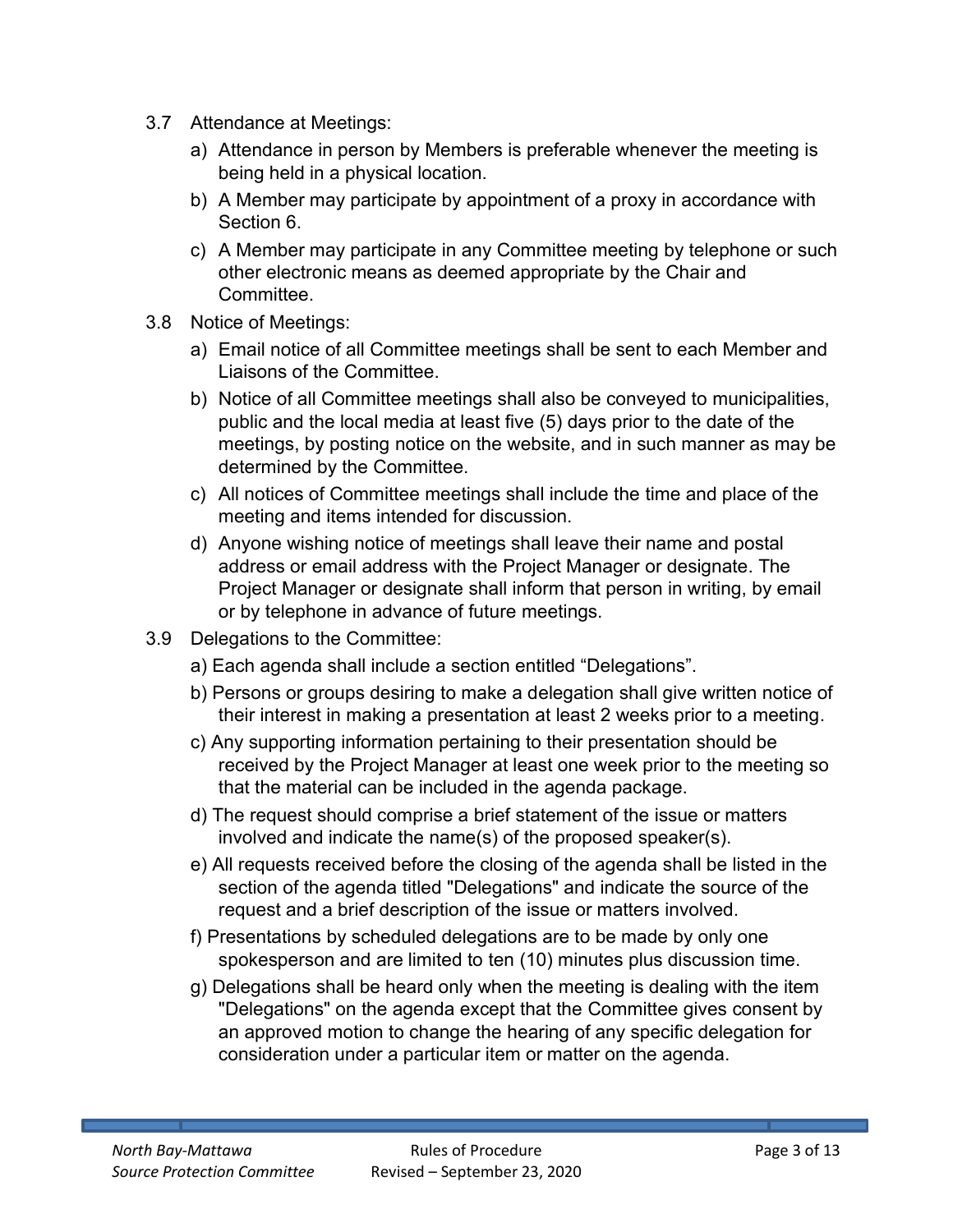- h) Any variation in the provisions for scheduled delegations for 2-weeks notice, advance submission of information or duration of presentation is to be at the discretion of the Chair or by an approved motion of the Committee.
- i) No motion arising from a presentation by a delegation that would result in legislative noncompliance is permitted.
- j) Despite the foregoing rules regarding notice for a delegation, a person or delegation may attend the Committee meeting and be given leave by the Chair to speak to the Committee during the "Delegations" part of the agenda provided that:
	- a Member makes a motion that the delegation be added to the agenda;
	- the name of the presenter and affiliation (if applicable) is specified in the motion;
	- the issue or matter involved is specified in the motion; and
	- the motion is adopted by the Committee.
- k) Presentations by unscheduled delegations (as described in (j) above) are to be made by only one spokesperson and are limited to five (5) minutes.
- 3.10 Committee meetings shall adhere to the current edition of Bourinot's Rules of Order, the rules provided herein or other generally accepted rules of procedure.
- 3.11 The Chair shall preside at all meetings of the Committee. In the event of the absence of the Chair from any meeting, the Voting Members present shall appoint an Acting Chair who, for the purposes of that meeting, has all the powers and shall perform all the duties of the Chair.
- 3.12 The Chair shall preserve order and decide on questions of order. When the Chair's rule is challenged, the Committee shall forthwith vote to sustain the Chair's ruling or to make a new ruling.
- 3.13 Written notice of motion may be given by any Voting Member of the Committee and shall be forthwith placed on the Agenda of the next meeting.
- 3.14 When a motion is under debate, no motion shall be received other than a motion to amend, to defer action, to refer the question, to take a vote, to adjourn, or to extend the hour of closing the meeting.
- 3.15 The Agenda of the meeting shall be taken up in the order in which it stands on the Agenda unless otherwise decided by the Committee.
- 3.16 The following persons may attend and participate in discussions at meetings of the Committee including any meetings or part of a meeting that is closed to the public:
	- a) a person designated by the SPA as a representative of the Authority;
	- b) a person designated by the Minister as a representative of the Ministry; or
	- c) a person designated by the Minister as a representative of the Medical Officer of Health for the health units in which any part of the source protection area is located.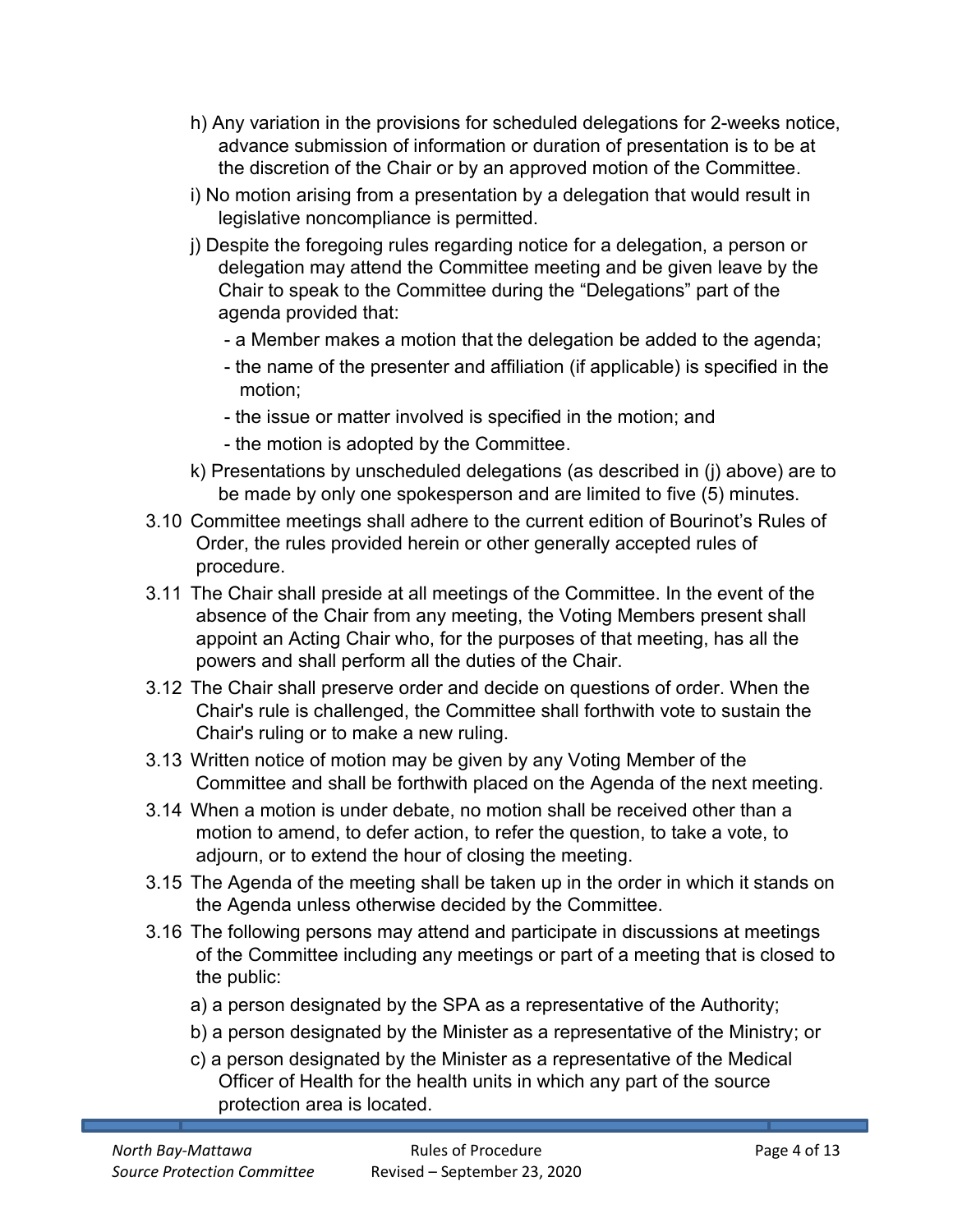- 3.17 Meetings of the Committee are to be open to the public. The Committee shall not close a meeting or part of a meeting to the public unless it has passed a resolution that states that the meeting or part of the meeting is closed to the public and states the general nature of the subject matter to be discussed in the absence of the public as per O.Reg. 288/07 s.18.
- 3.18 Minutes of Meetings;
	- a) Minutes of all meetings of the Committee shall be recorded by the Project Manager or designate.
	- b) A copy of the minutes of a meeting shall be sent to Committee Members by email by the Project Manager or designate within 30 days after any meeting or as part of the next agenda package, whichever is less.
	- c) Any Member may request that a dissenting view be recorded in the minutes, and the minutes shall include a description of the dissenting view.
	- d) The minutes of the previous meeting shall not be read at a Committee meeting unless the reading thereof is requested by resolution.
	- e) Approved minutes will be posted on the website.
	- f) Minutes of in-camera sessions are also to be kept. These minutes are not available to the public, but form part of the official record of the Committee.
	- g) At such time as a matter which was dealt with in camera is no longer confidential, then the minutes relating to that item shall become part of the public record and posted on the website.
- 3.19 On an annual basis, the Project Manager or designate shall provide an attendance record of Members to the Source Protection Authority.
- 3.20 During any period where an emergency has been declared to exist in all or part of the North Bay-Mattawa Source Protection Area, under section 4 or 7.0.1 of the Emergency Management and Civil Protection Act, staff shall implement best practices to make meetings of the Source Protection Committee open to the public in accordance with section 18(1) of Ontario Regulation 288/07 under the Clean Water Act, 2006. Where possible, staff shall provide for alternative means to allow the public to participate in any meetings electronically.
- 3.21 Where the Chair has called a meeting that is to be held electronically, and where a technological failure occurs (e.g., Internet outage, system crash), failure to open a meeting to the public through means of electronic meeting participation does not call the meeting into question.

# **4.0 Decision-making**

- <span id="page-6-0"></span>4.1 The Committee shall attempt to make decisions by consensus among the voting Members.
- 4.2 If the Chair determines that in spite of reasonable efforts having been made, the Committee has been unable to achieve consensus, the decision may be made by a vote.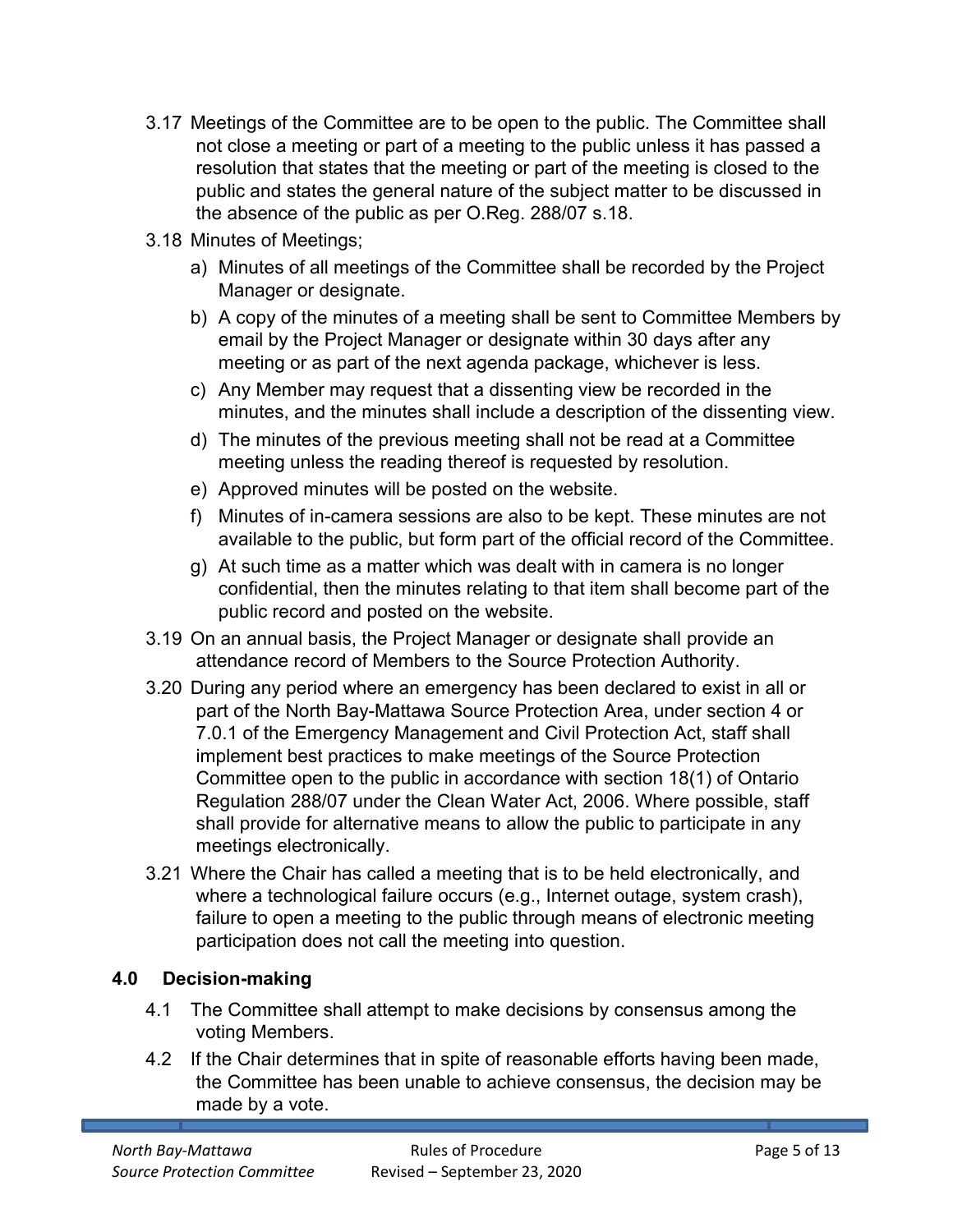- 4.3 To be carried, a motion must have support of two-thirds of the Members present.
- 4.4 Voting shall be conducted by a show of hands or, where a member(s) participates electronically, by verbal or other means acknowledged by the **Chair**
- 4.5 Each voting Member, or a duly appointed Proxy as per section 6.0, is entitled to one vote.
- 4.6 The Chair or Acting Chair, as the case may be, shall not vote.
- 4.7 Abstention from voting upon any matter will be deemed as a blank vote which is neither for nor against the motion.
- 4.8 After a question has been decided, any Member who voted thereon may, with the majority consent, move for reconsideration of the question. No discussion of the main question shall be allowed until the motion for reconsideration is carried, and no question shall be reconsidered more than once at any one meeting.
- <span id="page-7-0"></span>4.9 If a vote is deferred, only one deferral shall be permitted on any issue.

# **5.0 Quorum**

- 5.1 Quorum of the Committee is the Chair plus at least two thirds of the number of Members of the Committee that the SPA is authorized to appoint. O.Reg. 288/07, s.12 (2). A proxy as per section 6.0 shall count towards quorum.
- 5.2 The business of the Committee shall be carried out at meetings of the Committee at which quorum is present. The abstention of a member(s) from discussion and/or voting due to a declared conflict shall not affect quorum.
- 5.3 Quorum not present:
	- a) If quorum is not present twenty minutes after the starting time appointed for a meeting of the Committee, the Project Manager or designate records the names of those present.
	- b) At the discretion of the Chair where quorum is not present, the members may continue with an information meeting to discuss items on the agenda.
	- c) No voting on issues may take place during an information meeting due to quorum not being present.
	- d) An information meeting shall be deemed to be adjourned ninety minutes after the starting time appointed for a meeting.
	- e) Should quorum be attained during the course of an information meeting, the Chair may declare that quorum is present and continue to run the meeting as a regular business meeting.
	- f) Minutes of any discussions during an information meeting shall be sent to all members.
	- g) The Chair may establish a new meeting date to conduct business if urgent issues need to be addressed prior to the next scheduled meeting. The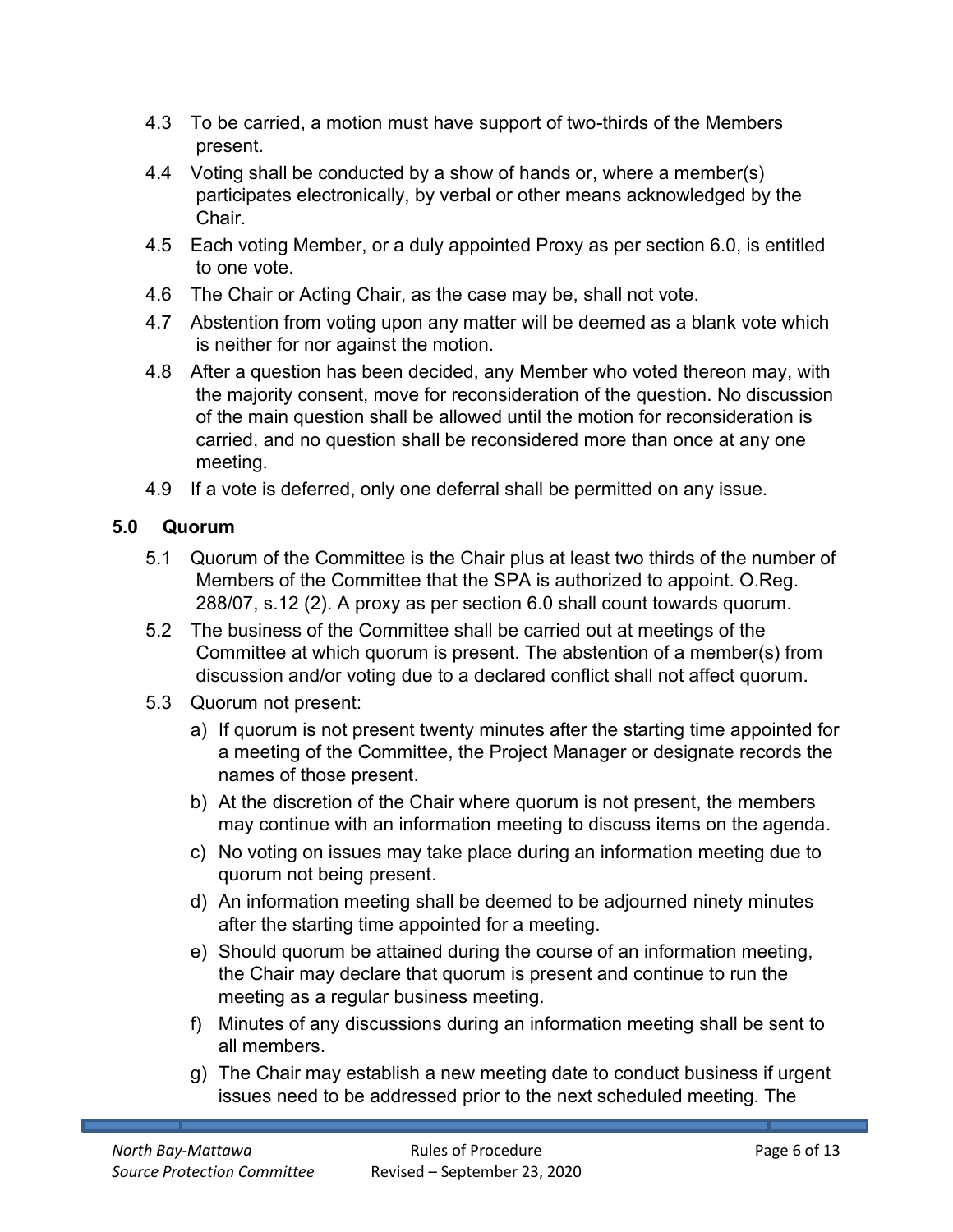revised schedule shall be posted on the website and notifications made as per Section 3 of this document.

5.4 One or more vacancies in the membership of the Committee does not prevent the Committee from conducting business, as long as quorum can be met with the current appointed members.

# <span id="page-8-0"></span>**6.0 Proxy Voting**

- 6.1 A voting Member may participate by proxy, with the exception of election votes.
- 6.2 A proxy must be a Member of the Committee.
- 6.3 The proxy will have written confirmation of the Member's intent that shall govern the proxy vote as "for", "against", "abstain", or "discretion" with respect to a motion. A copy of the written proxy shall be provided to the Project Manager or designate prior to the recording of attendance at a meeting and shall be kept as part of the records of the meeting.
- 6.4 A separate proxy form is required for each meeting.
- 6.5 Submission of a proxy is not considered to be in attendance.
- 6.6 A member who participates via proxy at more than three consecutive meetings is deemed to not be attending Committee meetings regularly.
- 6.7 Members participating via proxy are not eligible to receive *per diem* payment for that meeting.
- 6.8 Close votes should be deferred rather than carried by a proxy that represents a person who was not in attendance for the discussion.

#### <span id="page-8-1"></span>**7.0 Relationship of the Committee with Source Protection Authority and North Bay-Mattawa Conservation Authority**

- 7.1 An agreement is in place between the SPA and the North Bay-Mattawa Conservation Authority that provides appropriate resources for the functioning of the Committee.
- 7.2 Through funding from the Province of Ontario specifically for these purposes, the Source Protection Authority is responsible for:
	- a) providing administrative support and funding for the operations of the Committee, including paying per diems and mileage costs;
	- b) obtaining and maintaining insurance coverage, such as for indemnification of Members;
	- c) providing technical support to the Committee to undertake technical work under the provincially-approved work plans and the review of technical work from other agencies, conservation authority staff and consultants;
	- d) maintaining the local source protection website, including posting all mandatory information, information as directed by the Committee or on behalf of the Source Protection Authority;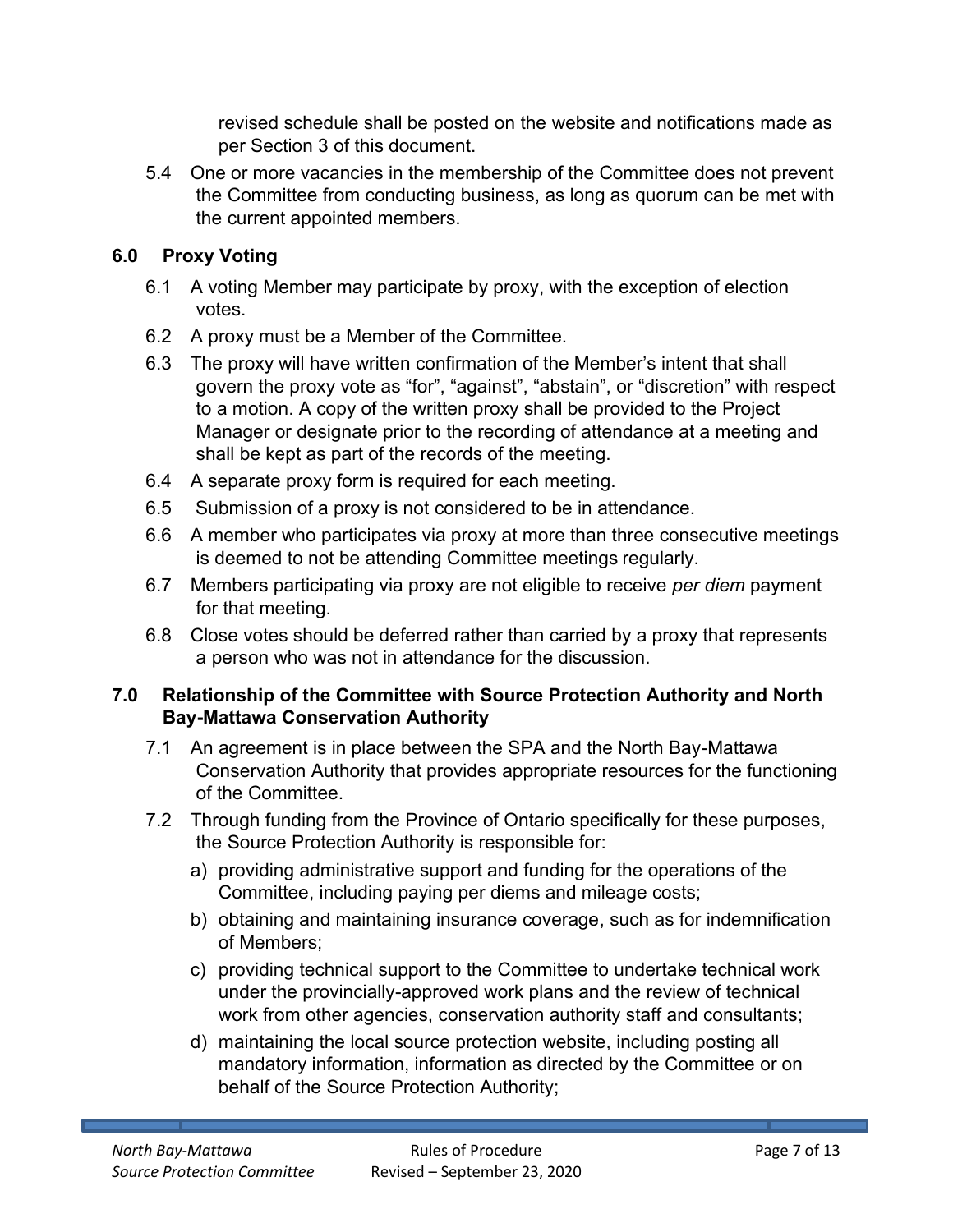- e) maintaining the Committee's files and records;
- f) responding to any requests under the Municipal Freedom of Information and Privacy Act for information related to the Committee's operations;
- g) commenting on Terms of Reference, Assessment Report and Source Protection Plans;
- h) submitting Terms of Reference, Assessment Report and Source Protection Plans to the Province for approval, along with other comments received from public consultations and municipal council resolutions;
- i) submitting an Annual Report to the Ministry; and
- j) any other duties required under the Clean Water Act, 2006 and associated regulations, e.g. appointing members of the SPC, approving Rules of Procedure, etc.

#### <span id="page-9-0"></span>**8.0 Committee Membership and Appointments**

- 8.1 The Minister appoints the Chair.
- 8.2 The membership of the Committee shall be in accordance with O.Reg. 288/07 under the Clean Water Act, R.S.O. 2006 as follows:
	- a) A total of 10 Members plus the Chair;
	- b) Three of the Members shall reflect the interests of the local municipalities;
	- c) Three of the Members shall reflect the interests of agriculture, transportation and the industrial/commercial sector;
	- d) Three of the Members shall reflect other interests at large;
	- e) One member shall reflect the interests of Nipissing First Nation; and
	- f) Liaisons (non-voting) may be included from the SPA, the Ministry and the North Bay-Parry Sound District Health Unit.
- 8.3 The term of appointment and filling of vacancies shall be done in keeping with O.Reg. 288/07. The Source Protection Authority has responsibility for appointing members to the Committee.
- 8.4 Upon a vacancy occurring in the Committee due to death, incapacity, resignation, expiry of term of appointment, or removal from office (as defined in Section 14 of this document), the vacancy shall be filled in keeping with O.Reg. 288/07.

#### **9.0 Duties of Chair**

- <span id="page-9-1"></span>9.1 The **Chair** shall provide direction for all phases of the Committee's activities and shall see that all business of the Committee is conducted in a fair and just manner and shall in particular:
	- a) Preside over the Committee meetings;
	- b) Represent the Committee at such functions as warrant the interest of the Committee, except where this responsibility is specifically assigned to some other person by the Chair or the Committee;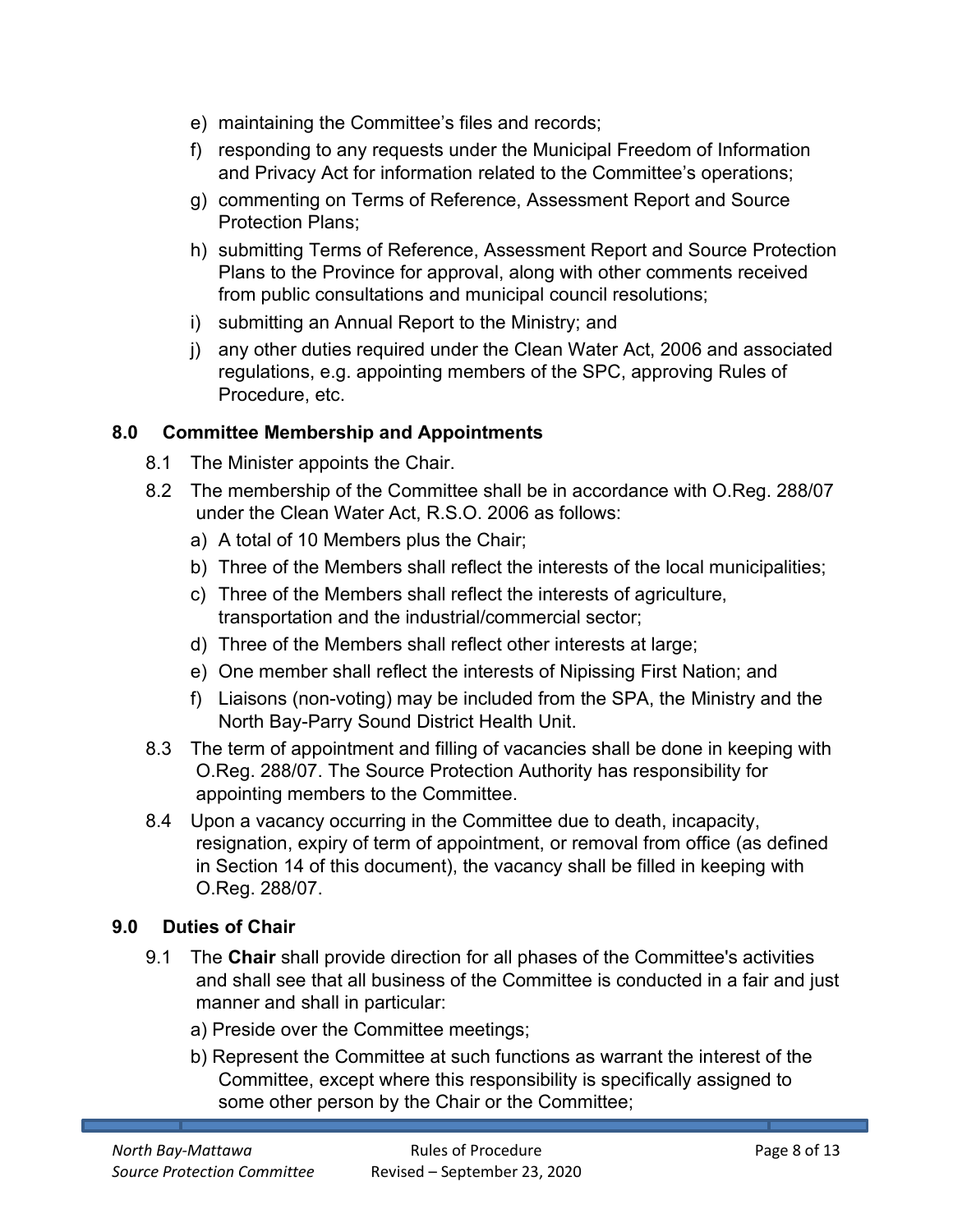- c) Provide direction, through the Source Protection Authority, of the Project Manager in the day-to-day operation and administration of the Committee;
- d) Ensure, through the Source Protection Authority, that all financial activities of the Committee are carried out in a responsible manner and with strict observance of all legal requirements and regulations;
- e) Report on the work of the Committee to the SPA, including a periodic update on the status of each major task assigned to the Source Protection Committee; and
- f) Be "ex-officio", a Member of all Working Groups or sub-committees appointed from time to time by the Committee or the SPA.
- 9.2 If the Chair is absent or unable to act or the office of the Chair is vacant, an Acting Chair will be selected by the Members of the SPC.
- 9.3 The Acting Chair shall have the powers and shall perform all duties of the **Chair**

# **10.0 Duties of Project Manager**

- <span id="page-10-0"></span>10.1 The **Project Manager,** as a staff member of the Conservation Authority, shall act as the administrator of the Committee and represent the Committee in such capacity as and when required, subject always to the direction provided by the Chair of the Committee and as specified in the "Provision of Service Agreement" between the SPA and the CA.
- 10.2 As a minimum, the Project Manager or designate shall:
	- a) Administer and coordinate the total program of the Committee;
	- b) Provide direction and instructions for the consultants, contractors and other professional firms and individuals engaged from time to time by the Conservation Authority for the purposes of supporting the work of the Committee;
	- c) Keep or cause to be kept accurate records of meetings of the Committee;
	- d) Communicate all instructions from the Committee and its various committees related to the administration of the Committee;
	- e) Direct the preparation of material or projects to be undertaken by the Committee and to provide such reports as might be from time to time requested by the Committee;
	- f) Be responsible for the preparation of reports and correspondence to other agencies, governments and individuals as required;
	- g) Give or cause to be given all notices required by this Regulation;
	- h) Direct the preparation of all budget estimates in accordance with the requirements of the Committee; and
	- i) Attend Committee and Working Group meetings.

# <span id="page-10-1"></span>**11.0 Duties of Source Protection Committee**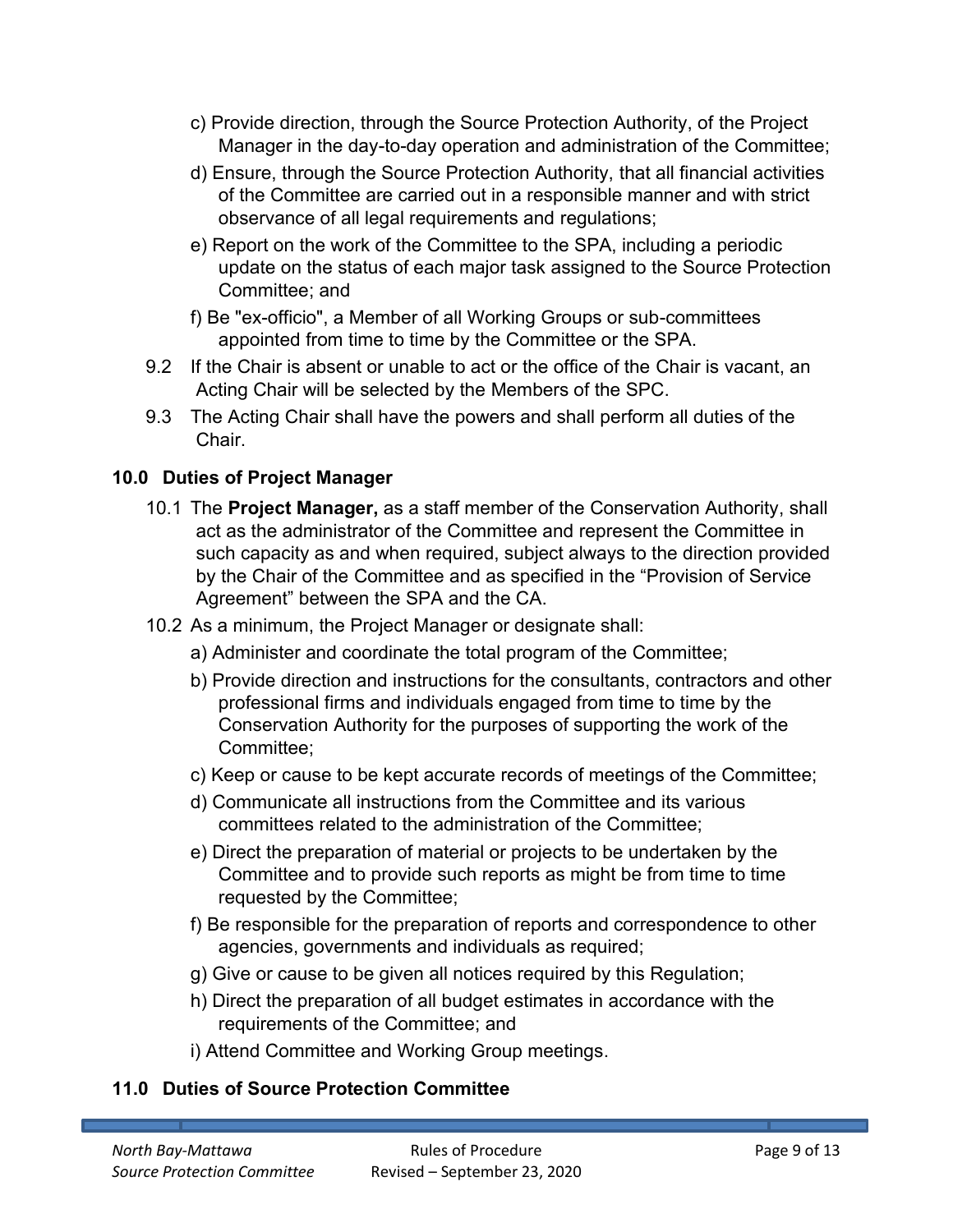- 11.1 Oversee the preparation and periodic review of Rules of Procedure including a Code of Conduct and Conflict of Interest policy;
- 11.2 Oversee the preparation and submission of a Terms of Reference in the prescribed manner and in keeping with O.Reg. 287/07;
- 11.3 Oversee the preparation, submission and periodic review of the Assessment Report in keeping with the Regulations and technical guidance modules and within the prescribed timeframe;
- 11.4 Oversee the preparation, submission and periodic review of a Source Protection Plan in keeping with the Regulations and within the prescribed timeframe;
- 11.5 Undertake public consultation as required by the Regulations;
- 11.6 Co-ordinate with the Source Protection Authority the authorization of payment of accounts, awarding and entering into contracts where necessary;
- 11.7 Determine how and when working groups may be established;
- 11.8 Review and provide input on any new technical work for new or amended drinking water systems;
- 11.9 Review annual reports and submit comments to the Source Protection Authority before submission to the Minister; and
- 11.10 Oversee the preparation and submission of all workplans required to amend the Source Protection Plan.

# **12.0 Duties of Members**

- <span id="page-11-0"></span>12.1 As a Voting Member of the Committee and subject to the Clean Water Act, R.S.O. 2006 and attending Regulations, Members are responsible to:
	- a) Attend Committee meetings and be prepared to discuss issues;
	- b) Become aware and knowledgeable of programs, projects and activities of the Committee;
	- c) Attend public information sessions and participate in public consultation forums as directed by the Chair or required by Regulation;
	- d) Participate in undertaking public consultation as required by Regulation;
	- e) Keep the organizations and sector which the Member represents informed of Committee programs, projects and activities;
	- f) Oversee the preparation of documents as noted in section 11 above:
		- Rules of Procedure including a Code of Conduct / Conflict of Interest Policy;
		- Terms of Reference;
		- Assessment Report; and
		- Source Protection Plan
	- g) Serve as a member and/or Chair of working groups as designated by the SPC;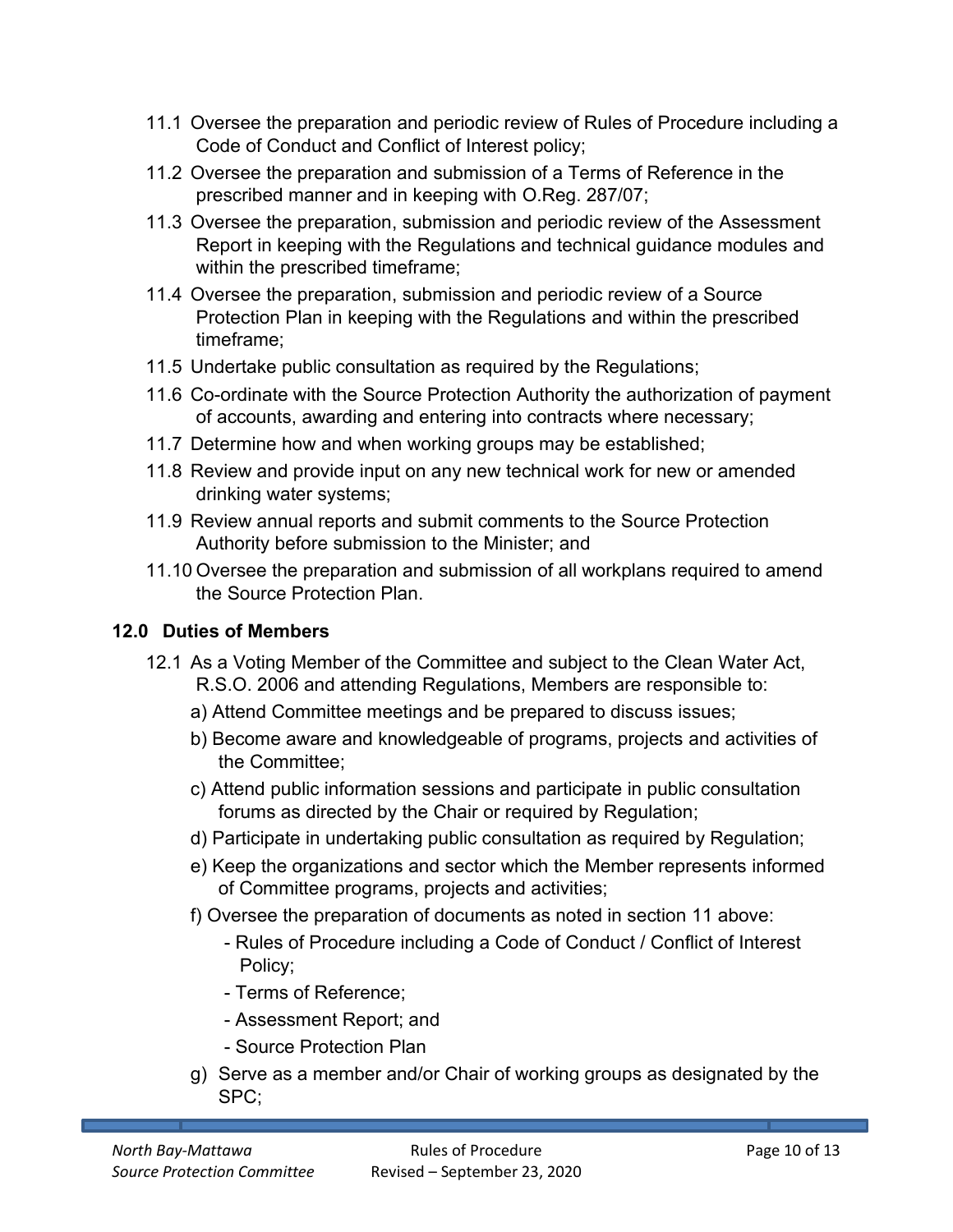- h) Respect confidential information and abide by the process in place to safeguard confidential information; and
- <span id="page-12-0"></span>i) Provide notice of a drinking water hazard in keeping with O. Reg. 286/07.

## **13.0 Role of Working Groups**

- 13.1 The Committee may establish Working Groups to investigate issues and make recommendations to the Committee to advance drinking water source protection.
- 13.2 A Member of the Source Protection Committee will be selected by the Committee to Chair each working group that the Committee establishes. If an election for this position as working group Chair is requested by any Member, then it shall be conducted by secret ballot.
- 13.3 The working group Chair or designate will report back to the Committee at each regular meeting of the Committee.
- 13.4 The Project Manager and Chair shall be notified, in advance, of all meetings of the Working Groups.

## **14.0 Removal of Member from Office**

- <span id="page-12-1"></span>14.1 The SPA can remove a Member from office as per O.Reg. 288/07 s.22. The Chair of the Committee may request that a Member be removed by the SPA.
- 14.2 A Member may be removed from office for the following reasons:
	- a) failure to comply with a condition of appointment set out in Section 7 of the Regulation which pertains to residing, owning or renting land or being employed within the source protection area;
	- b) failure to comply with the Committee's Rules of Procedures, Code of Conduct or Conflict of Interest policy;
	- c) continued absence from Committee meetings, which shall be defined as failure to attend at three consecutive Committee meetings; or
	- d) other reasons which in the opinion of the Chair or the Source Protection Authority warrant the member's removal from office.

# **15.0 Freedom of Information and Protection of Privacy Act (FIPPA)**

- <span id="page-12-2"></span>15.1 The Committee Members shall be governed at all times by the provisions of the *Freedom of Information and Protection of Privacy Act (FIPPA).*
- 15.2 In keeping with the *Freedom of Information and Protection of Privacy Act*, all meetings are open to the public. All matters arising out of Committee meetings, and supporting technical reports shall form part of the public record and shall be available for public review immediately upon request. Exceptions to the foregoing include the following matters:
	- a) Personnel records or issues;
	- b) On-going property negotiations;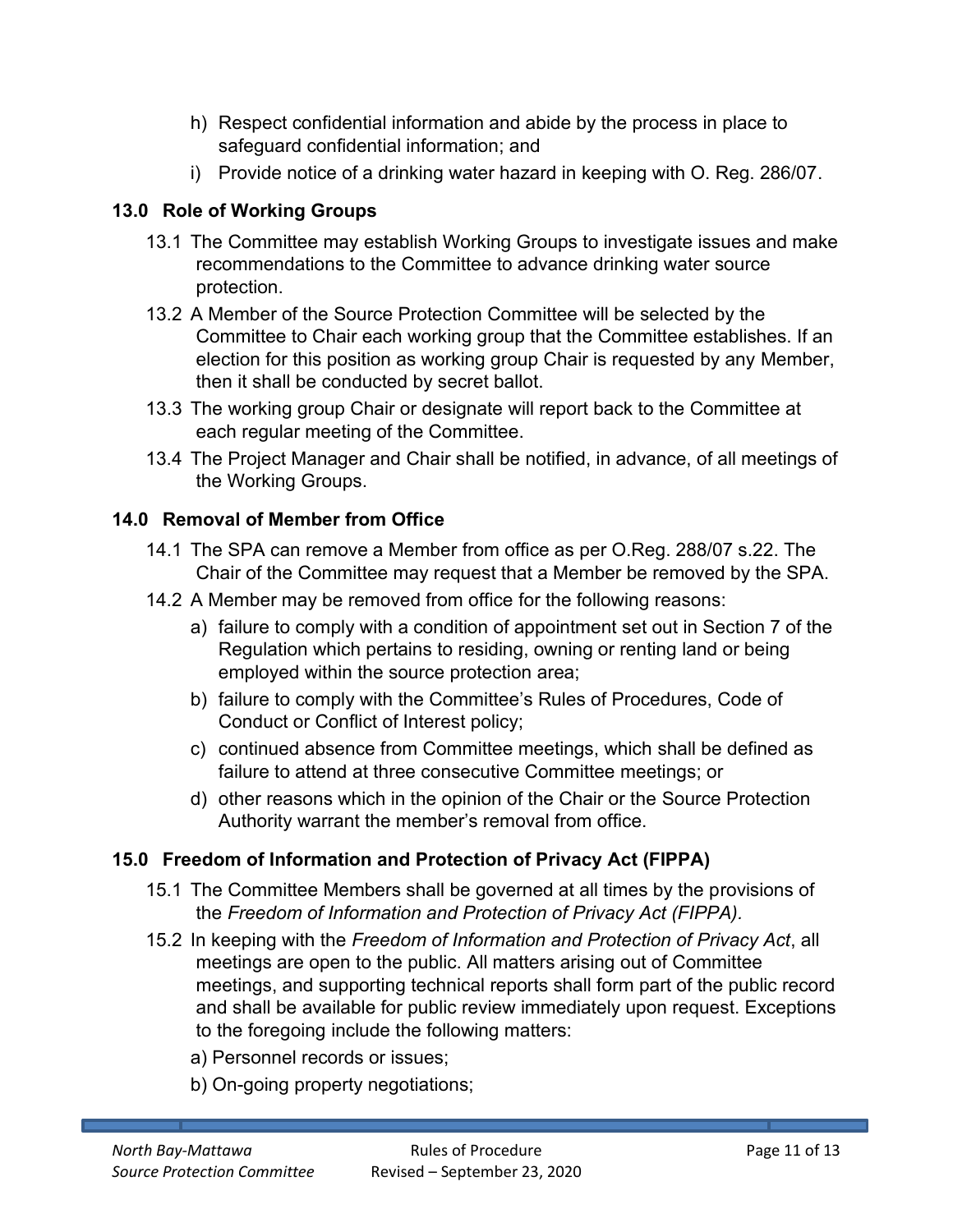- c) Court cases in which the Committee is involved;
- d) Discussions which could adversely affect the interests of a third party; or
- e) A personal or financial matter about an identifiable individual.
- 15.3 In the instance where a Member vacates their position on the Committee they will continue to be bound by *FIPPA* requirements.

#### **16.0 Per Diems and Expenses**

- <span id="page-13-0"></span>16.1 The Chair shall receive compensation from the Province in keeping with the terms of office.
- 16.2 Voting Members shall receive a per diem and expense allowance for attending Committee meetings, and any other such meetings to which they are directed by the Committee to attend.
- 16.3 If no quorum is present, the per diem rate shall be paid only to those in attendance.
- 16.4 All per diem expenses, mileage and allowances are to be in accordance with the policy direction of the SPA.
- 16.5 Any Committee Member, who is reimbursed by their organization for involvement in the Committee, shall have their per diem and expenses paid to the organization that provides the support.

#### <span id="page-13-1"></span>**17.0 Media Contact**

- 17.1 The Chair is the designated spokesperson on behalf of the Committee unless another Member is assigned the responsibility by the Chair.
- 17.2 Members should make every effort to confer with the Chair and Project Manager or designate in advance of providing written or verbal responses to the media.
- 17.3 If a Member is the designated spokesperson on any matter, they must speak on behalf of the Committee as a whole.
- 17.4 If a Member is not the designated spokesperson, then they must clarify for the media that they are speaking only for themselves.
- 17.5 As soon as possible after any media interview, the Member shall provide to the Chair and Project Manager the name of media outlet, person doing interview, date of expected publication/broadcast, the questions asked and answers given, and copies of any written information supplied.

#### **18.0 Indemnity**

<span id="page-13-2"></span>18.1 In keeping with Section 99 of the Clean Water Act, R.S.O. 2006, every Member of the Committee and his/her heirs, executors, administrators, and estate and effects respectively shall be indemnified and saved harmless from and against all costs, charges and expenses whatsoever which Member of the Committee sustains or incurs in or about any action, suit or proceeding which is brought, commenced or prosecuted against him/her for or in respect